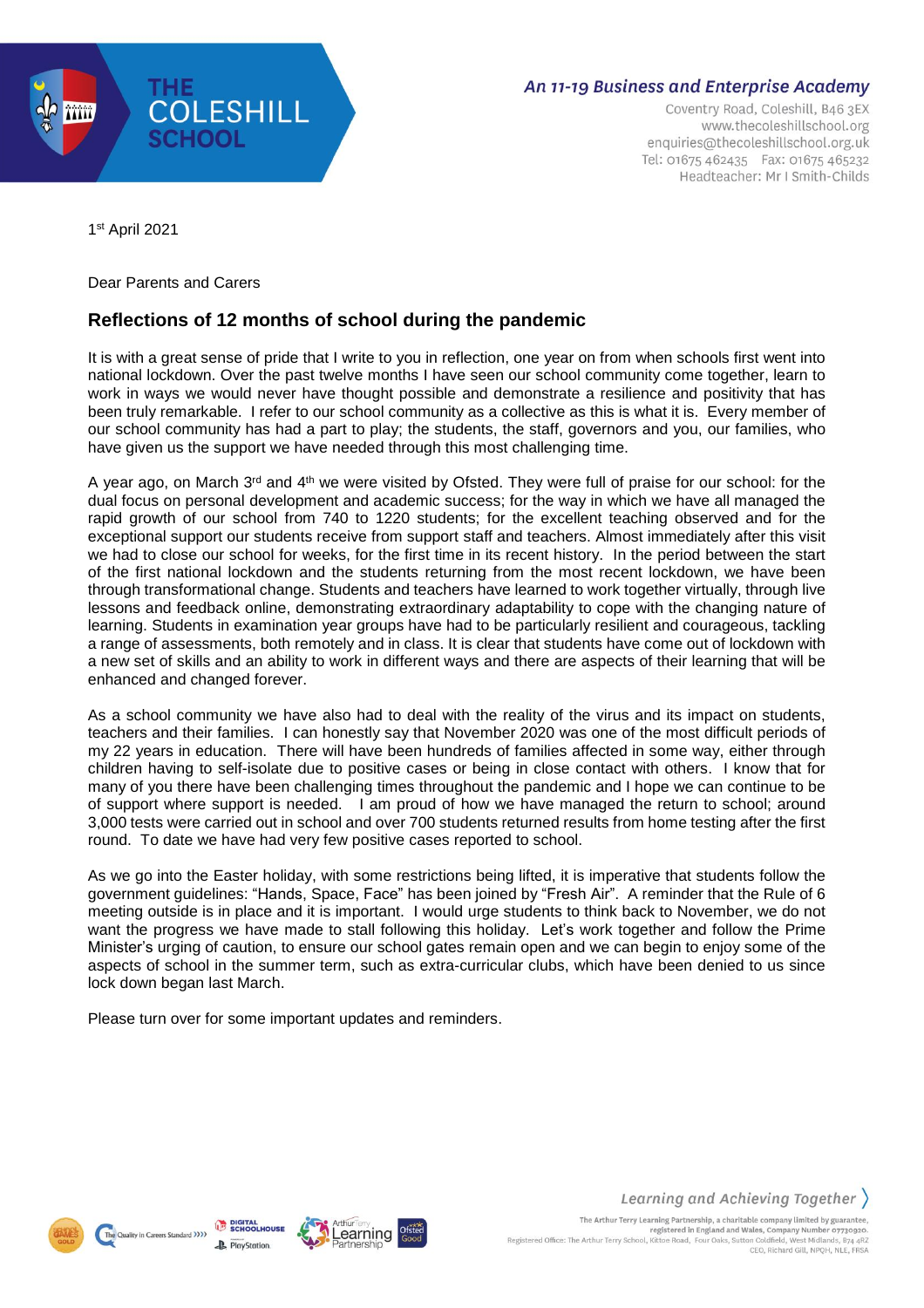

# **An 11-19 Business and Enterprise Academy**

Coventry Road, Coleshill, B46 3EX www.thecoleshillschool.org enquiries@thecoleshillschool.org.uk Tel: 01675 462435 Fax: 01675 465232 Headteacher: Mr I Smith-Childs

## **Important reminders and updates**

In my previous blog on the 12<sup>th</sup> March, I outlined our expectations and standards in regards to school uniform, which is in line with our school policy and as per the information on our website (link: [https://www.thecoleshillschool.org/parents/school-uniform\)](https://www.thecoleshillschool.org/parents/school-uniform).

Clive Mark Sheldon is our uniform supplier, and from the 12<sup>th</sup> April will be open 3 days a week (Tuesday, Thursday and Saturday) 9.30am-4.30pm. You are also able to order online.

As a brief reminder, please support us in reinforcing the below standards:

## **PE Kit**

 On days when students have PE they must come in official Coleshill branded PE kit, as specified in the uniform list.

# **School Uniform**

- Hoodies are not allowed at all. Not for PE and not as a substitute for a coat. They will be confiscated.
- Coats may be needed in school, as windows and doors are open at the moment, but gilets/sleeveless coats are not allowed. Coats are to be worn in addition to, not instead of, a blazer. Gilets will be confiscated.
- Shoes should be black and polishable leather.

## **Accessories**

- Piercings are not allowed beyond one stud earing in each ear. Students will be asked to remove them. *Please ensure that your child does not get additional piercings over the holiday***.**
- False nails and/or coloured nails are not allowed. Students will need to remove false nails. *Please ensure that long/false nails that are not appropriate for school are not done over the holiday.*
- Hair colours that are not natural (e.g. blue, green, bright red, pink or combinations of unnatural colours such as black and pink) are not allowed. Students will need to return their hair to a natural colour. *Please ensure that your child does not colour their hair, as outlined above, over the holiday.*

#### **Face Coverings**

Face coverings will still be required after Easter as we continue with our 'masks to move' approach, so please do ensure that your child has a supply of face coverings on return to school. **Technology**

The use of mobile devices is clearly outlined in our mobile phone policy that can be found on our website (link: [https://www.thecoleshillschool.org/uploads/PDF/Policy/10a-Mobile\\_phone\\_policy\\_2017.pdf\)](https://www.thecoleshillschool.org/uploads/PDF/Policy/10a-Mobile_phone_policy_2017.pdf)

 Mobile devices, air pods and headphones are only allowed at social time and will be confiscated if seen when students are moving around the school or in lessons, unless the teacher has given permission for them to be used as a learning device for an educational activity.

This half term we have communicated both with parents and students to ensure that there is a consistent message and understanding in relation to our school uniform and expectations, and where appropriate have supported individual students to secure the appropriate uniform, to ensure that we are both fair and consistent across the school. After the holiday, if students are still unable to meet the expectations (as outlined above and in our policies), we will liaise with you to ensure that this is rectified and any appropriate actions taken. We appreciate your ongoing support with ensuring that The Coleshill School continues to maintain and reinforce the highest standards and expectations of all our students.